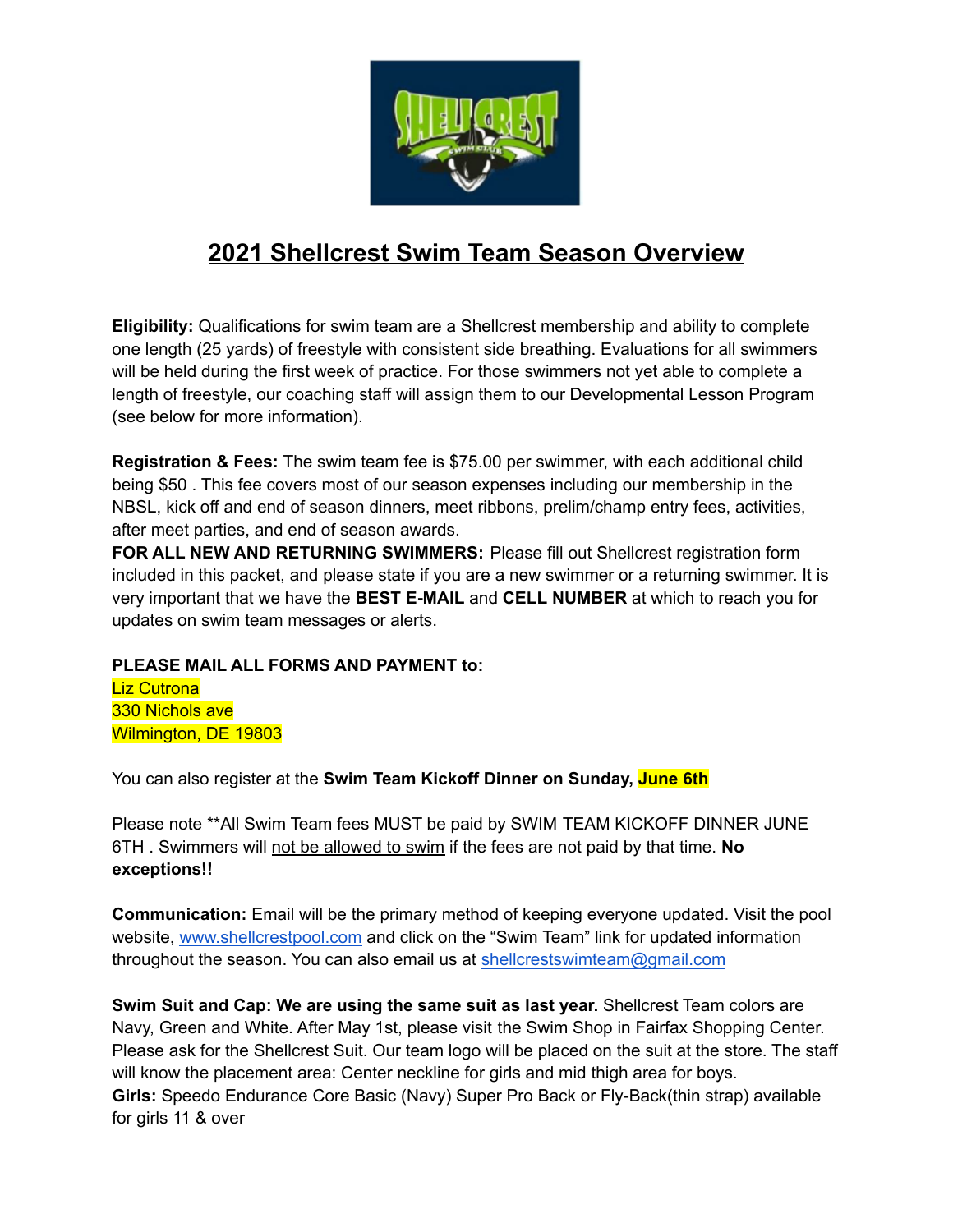**Cap:** We do not provide cap, however we can order caps for those who want to purchase them. Please fill out the form for Team Caps at the end of this packet, and include with your payment when you send in the fees. We are getting green silicone caps with navy SHELLCREST written on them, and they will be \$12 each. We have also decided to add personalization this year. Turnaround time is about 3 weeks so please order ASAP!



Neon Green cap w/Navy letters, order on registration form \$12 each, or personalized \$28/two caps.

**Kick off dinner/Information Meeting** will be held on Sunday, June 6th at 6:00PM at the pool. Main course of dinner will be provided. Last Name Families (A-L) please bring a dessert. Last name families (M-Z) please bring a side dish. We will send out an evite and email reminder before the scheduled date.

We ask that everyone bring their own drinks for this dinner – a reminder for that will go out as well. BYO beverages!

### **Parents' Meeting with Coaches and Committee: 7:00PM**

We also ask that you bring your beverage donation for the swim team snack bar to the kickoff dinner so we have it ready to go for our home meets. Based on your last name, we ask that you either donate cases of bottled water, soda, or Gatorade. We will provide that exact info in email for kickoff dinner.

**Time Trials/Team Picture:** TIME TRIALS AT SHELLCREST RAIN DATE OF JUNE 14TH A team picture will be taken as well and we are hoping to offer individual shots as well for purchase. The snack bar will be open with dinner items, so plan on feeding your family there! Please be prompt (will notify you of time to arrive before the date) as the kids will be lined up for the team picture and then time trials will begin. **Wear team suit.**

**Snack Bar:** A \$20.00 donation per family OR a donation of PREPACKAGED healthy snacks/baked goods, etc. for 2 home meets and time trials. Our snack bar proceeds are a big part of our swim team budget, so your full support is needed. We will again ask that each family bring a beverage donation to the Kick Off Dinner to support our team. More information will be provided in late May. Like last year, we will be selling swim team snack bar punch cards No more digging through bags for coins! No more stopping at the ATM on the way to the pool! You will be able to purchase a card for \$20 that can be used at any home meet throughout the season. Details below

**Volunteer Responsibilities:** It is essential that all parents accept a volunteer role during the season. We have more rules and regulations this year due to Covid 19, so we need your help for a safe and smooth swim season this year. We will still be using Sign-Up Genius again to easily allow you to pick your volunteer roles. We require that each family sign up to volunteer at a minimum of 2 meets. If your swimmer is in either of the end of year NBSL meets, we will also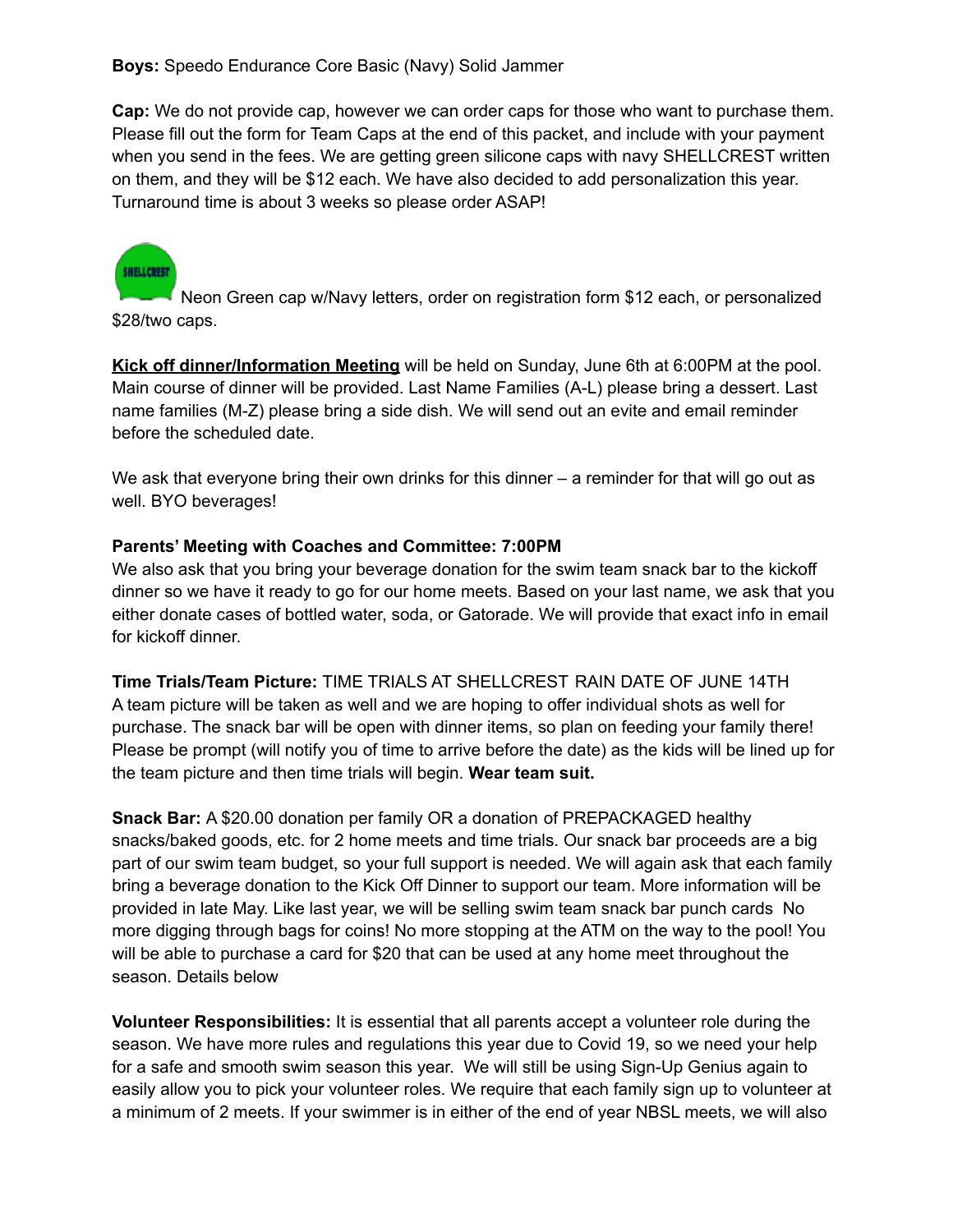need each family participating to provide one volunteer. Positions include Lane Timers, Little Leaders, Parking Lot Management, Snack Bar, Ribbon Writers and officials.

**Private Lesson Program** Our coaching staff will be available this summer to teach private lessons which can be arranged anytime. Whether you are a young swimmer whose goal is to swim the length of the pool or an 18 & under who wants some extra help with your butterfly mechanics, we have an instructor for you. Payment will be handled directly between parents and coaches. Please email ShellcrestSwimTeam@gmail.com for more information.

#### **Season Calendar:**

June 1st – practices after school @ 4-5PM or 5-6PM June 6th – kick off dinner, 6PM June 7th – morning practices start (see below) \*\* If your swimmers are still in school this week, there will be a few afternoon practices scheduled that they can attend. PRACTICE TIMES – NOTE CHANGES!! 8:00AM – 9:15AM All 12&U, 14&U, 18&U 9:15AM – 10:15AM All 8&U, 10&U 10:15AM – 11:00AM 6&U

June 10th TIME TRIALS AT SHELLCREST RAIN DATE OF JUNE 14TH June 17th Shellcrest at River Road June 22nd Timberlane at Shellcrest June 24th Del Vets at Shellcrest June 29th Shellcrest at Crestview July 1st Shellcrest at Fairblue July 6th Possible make up week due to weather related cancellations

EARLY JUNE NBSL WILL MAKE THE CALL ON IF CHAMPS MEETS WILL HAPPEN

A full season calendar of team events, special practices, etc. will be handed out at the Kick Off Dinner and posted on the pool website for download.

**Spirit Wear:** We are happy to be offering a variety of Shellcrest apparel this year! Information on all items for sale will be posted.

**Fundraisers:** We will be conducting some fundraising events throughout the season. Stay tuned for more details.

**Buddy Program:** We are excited to bring back the Shellcrest buddy program where an older swimmer(s) is assigned a younger swimmer buddy as a way to encourage the younger swimmers and help them feel comfortable and supported in the sometimes intimidating environments of swim meets. This will only be successful if the older swimmers are committed, so please indicate on the registration page if you have an older swimmer who would be interested in participating.

**NBSL Eligibility Agreement:** Each family will need to read the attached North Brandywine Swim League Eligibility Agreement, print, sign and either mail with your registration Kick Off Dinner on June 6th. This is a mandate by the league.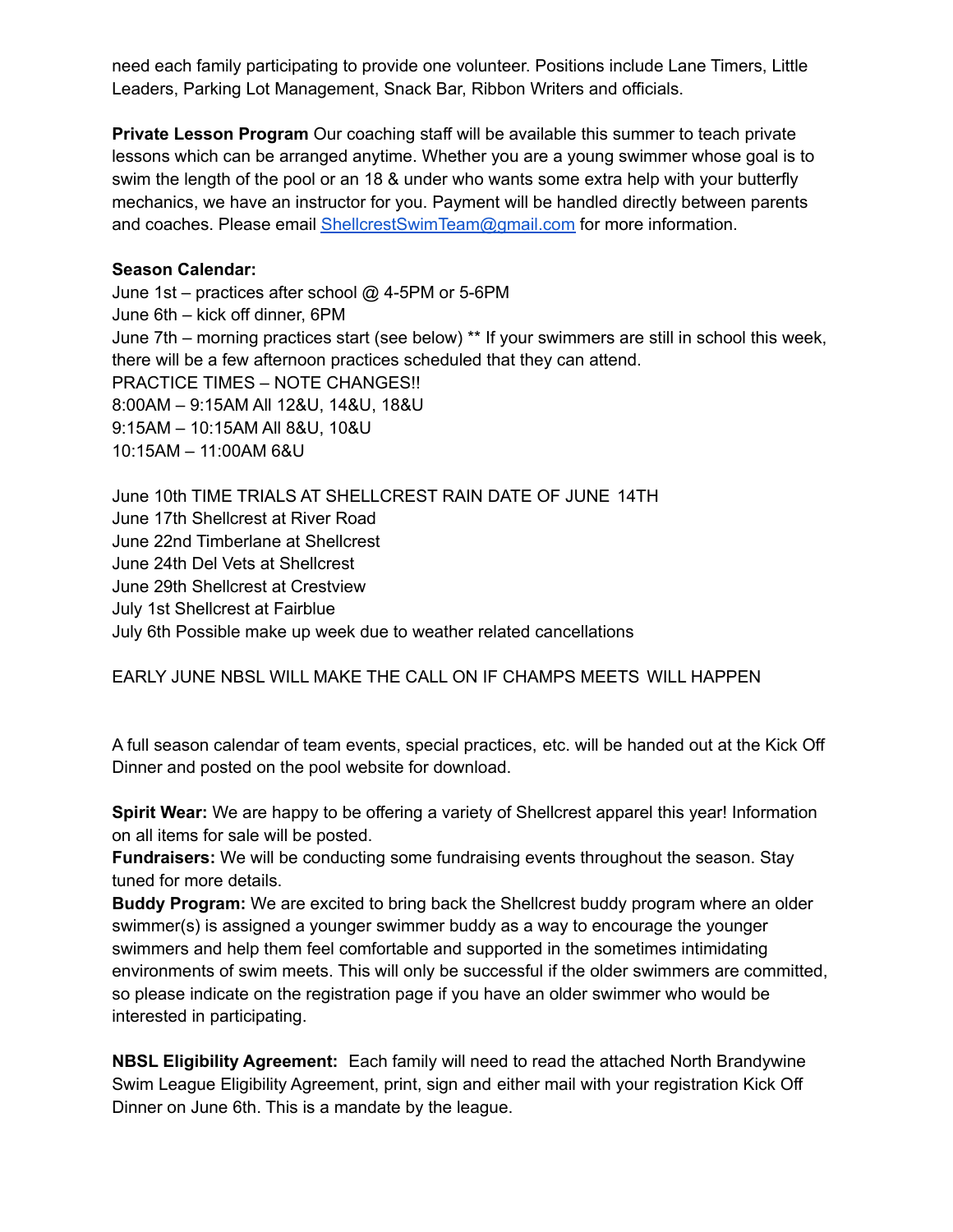Shellcrest 2021 SWIMMER(s) Registration Please complete and return form and payment to: Liz Cutrona 330 Nichols ave. Wilmington, DE 19803

| Swimmer Name__________________                                        |                                     |               |               |
|-----------------------------------------------------------------------|-------------------------------------|---------------|---------------|
|                                                                       | Has award plaque already? Y or N    |               |               |
|                                                                       | Interested in Buddy Program? Y or N |               |               |
| Swimmer Name_________________                                         |                                     |               |               |
| DOB________________________________                                   | Has award plaque already? Y or N    |               |               |
|                                                                       | Interested in Buddy Program? Y or N |               |               |
| Swimmer Name <b>__________________</b>                                |                                     |               |               |
|                                                                       | Has award plaque already? Y or N    |               |               |
|                                                                       | Interested in Buddy Program? Y or N |               |               |
|                                                                       |                                     |               |               |
|                                                                       |                                     |               |               |
|                                                                       |                                     |               |               |
|                                                                       |                                     |               |               |
| Number of Swimmers _________ X \$75 for first swimmer \$50 additional |                                     |               | $\frac{1}{2}$ |
| Snack Bar punch cards ________ X \$20 per card (4 for \$75)           |                                     |               | $\frac{1}{2}$ |
| Snack bar fee \$20.00 per family (if not bringing food to meets)      |                                     | $\frac{1}{2}$ |               |
| Team Cap ____________ X \$12 each                                     |                                     | $\frac{1}{2}$ |               |
| Personalized Team cap______X \$28 (includes TWO caps)                 |                                     | $\frac{1}{2}$ |               |
| Total (check payable to Shellcrest Swim Team)                         |                                     | Total         | $\frac{1}{2}$ |
|                                                                       |                                     |               |               |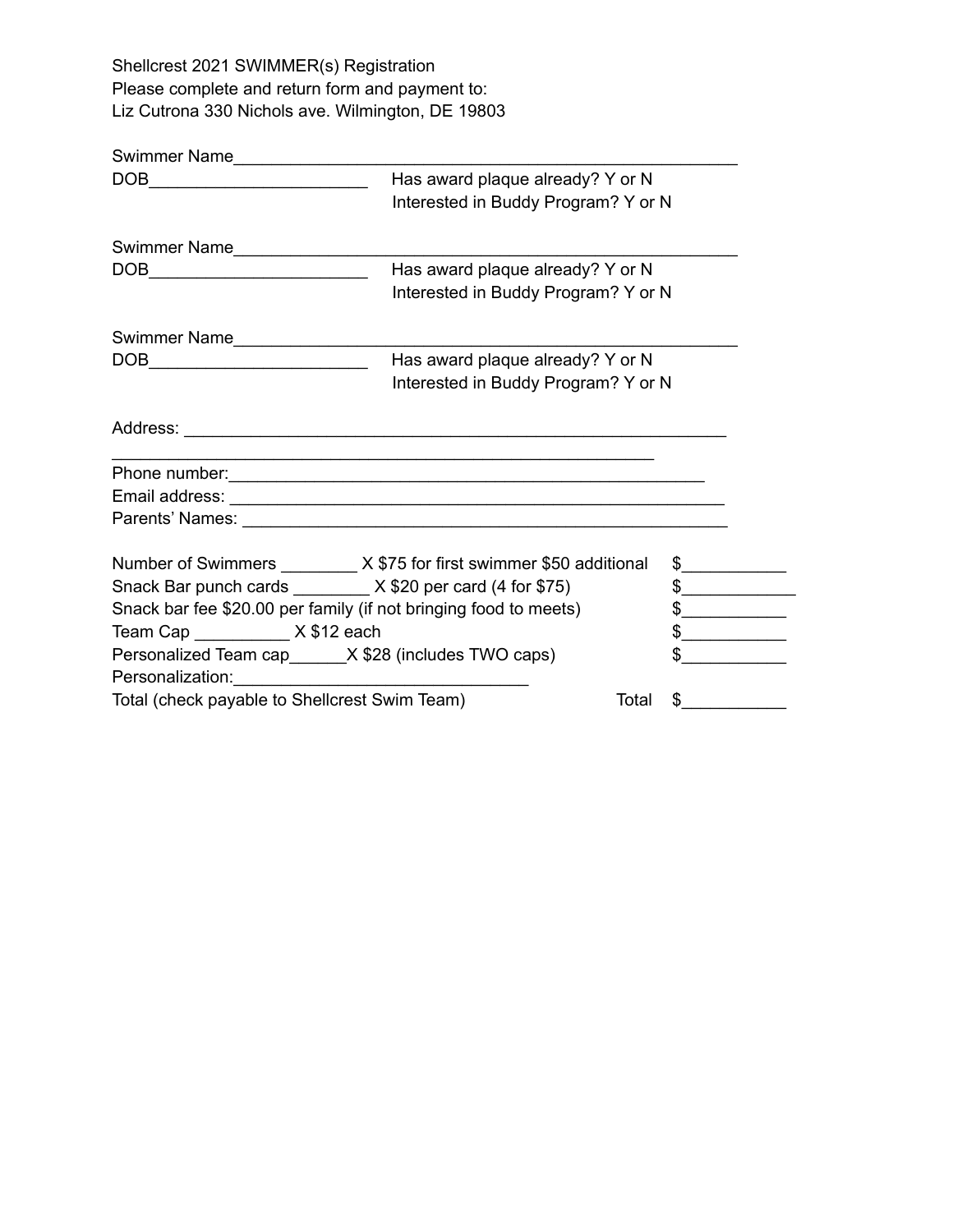#### **2021 North Brandywine Swim League Eligibility**

2021 Eligibility Rules \*

Swimmers on NBSL teams must be members of their swim club on the same basis as non-swim team members. All swimmers must be active dues paying members of an NBSL league pool.

"Swim Team Only" memberships are not permitted, nor are memberships limited to the swim team season. An Exception will be given to only those grandfathered in by the NBSL.

For NBSL competitions, employees are not eligible to swim for that team unless they were a bona fide member during the previous season.

Babysitters, house guests, and nannies are not eligible to swim for the NBSL.

The age group of a swimmer for the entire season is determined by his or her age as of June 1, 2021. Swimmers with birthdays on June 1 will be assumed to have reached the higher age. A swimmer is eligible to compete so long as their age is less than 20 as of June 1st on the current year- i.e. a swimmer's age must be 19 or under on June 1st.

A swimmer must swim for only one summer recreational swim league from May 1st-August 31st of the current season- example, swimmers may not swim for both Suburban and NBSL. Participation on a USA Swimming or YMCA short or long course competitive swim team shall not be considered a violation of this rule.

A swimmer is required to swim in at least two NBSL dual meets during the current season in order to participate in an NBSL Championship meet. Exceptions to the rule must be approved by the NBSL and may include a swimmer who was unable to compete in at least two NBSL dual meets due to testing positive for COVID-19 or being in quarantine due to being identified as a close contact of someone testing positive for COVID-19.

A swimmer must swim for only one NBSL league pool during the current swim season. A family may be represented on only one swim team during the season. Exceptions to this rule must be approved by the NBSL.

A swimmer who participated in any NBSL sanctioned event must have a parent's or guardian's signature on the Eligibility Agreement form prior to participating in an NBSL event.